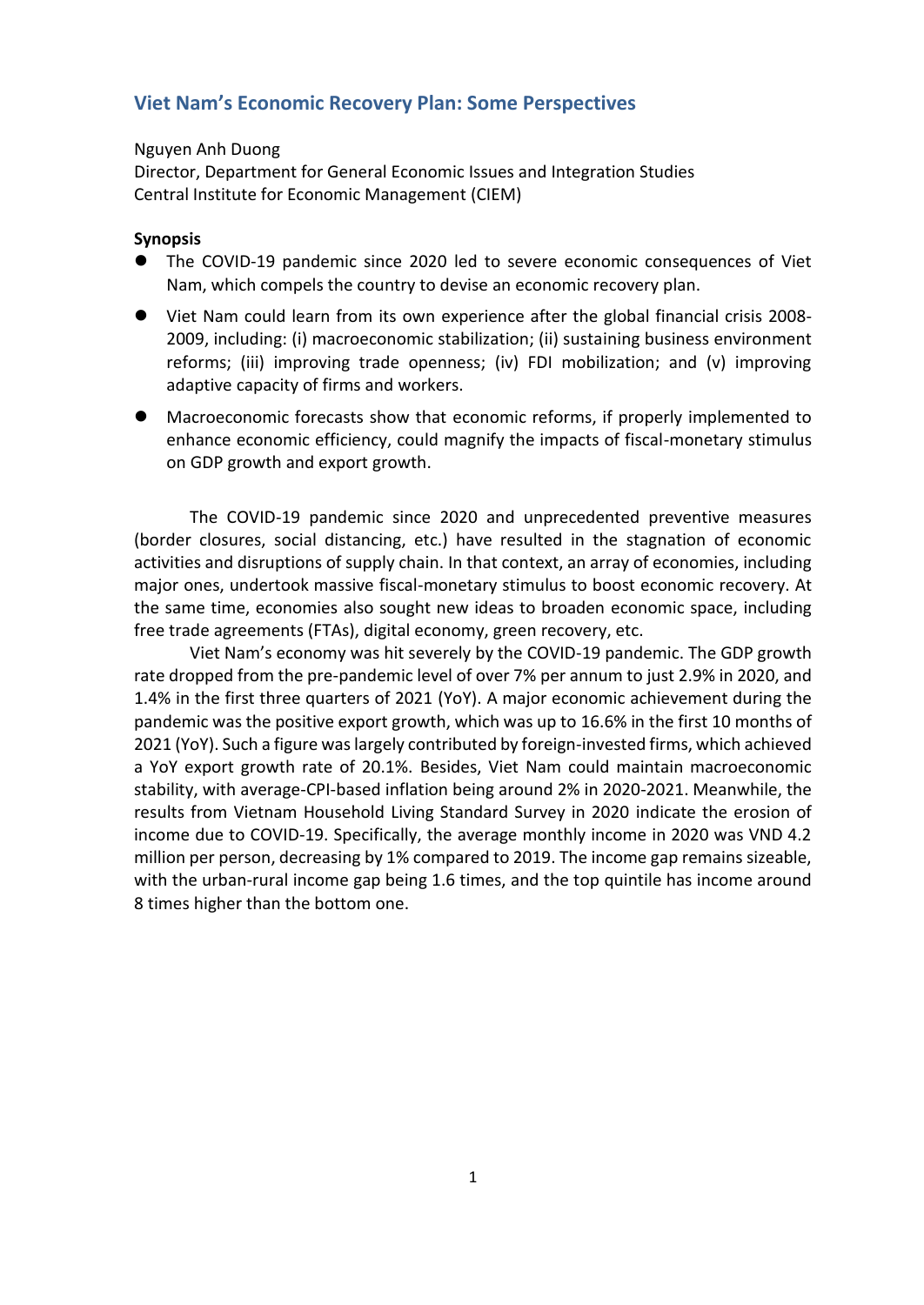

**Figure 1: Inflation of Viet Nam, 2020-2021**

Source: General Statistics Office.

Upon devising an economic recovery plan, Viet Nam could learn from its own lessons in mitigating impact of the global financial crisis in 2008-2009 and economic reforms after 2010. First, macroeconomic stabilization is important to avoid distortions to price, interest rate and wages. Accordingly, economic recovery solutions must pay attention to the impact on macroeconomic stability, including on inflation, balance of payment, state budget deficit, etc. Moreover, a right-scaled stimulus package should also help preserve the macroeconomic policy space to mitigate future shocks.

Second, sustaining the momentum for business environment reforms plays an essential role during economic recovery. Renewing the role of the State is very necessary, but should be considered more thoroughly as part of key orientations and solutions to promote the economic performance of the State economic sector and/or State-owned enterprises (SOEs) while minimizing "crowding-out" impact on the private sector. Finally, the timing of the reform is also important: implementing reforms as soon as possible, especially building further on the reforms up to 2021, will improve the quality of economic growth recovery after the COVID-19 pandemic.

Third, improving trade openness is crucial to ensure connectivity along the supply chain, whilst ensuring Viet Nam has sufficient access to foreign markets for its producers. In line with this, the FTAs have been instrumental, so as to expand the economic opportunities for firms in Viet Nam.

Fourth, FDI mobilization plays an important role. On the one hand, FDI inflows were accompanied by transfers of know-how, technology and network of suppliers that could help build Viet Nam's productive capacity. On the other hands, foreign investors could help Viet Nam in accessing essential products (such as vaccines against COVID-19, and medical equipment).

Finally, to effectively mitigate economic shocks requires improved capacity of firms and workers to adapt to changes, including new employment opportunities.

The idea for economic recovery plan for Viet Nam after COVID-19 is no new. Indeed, the proposal for such a plan was first raised in mid-2020, just after the first wave of COVID-19 cases. Only in mid-2021 did such proposal become more concrete. Central Institute for Economic Management (CIEM 2021) provides the first rigorous proposal. As the key aspects of CIEM proposal, the economic recovery plan should span at least until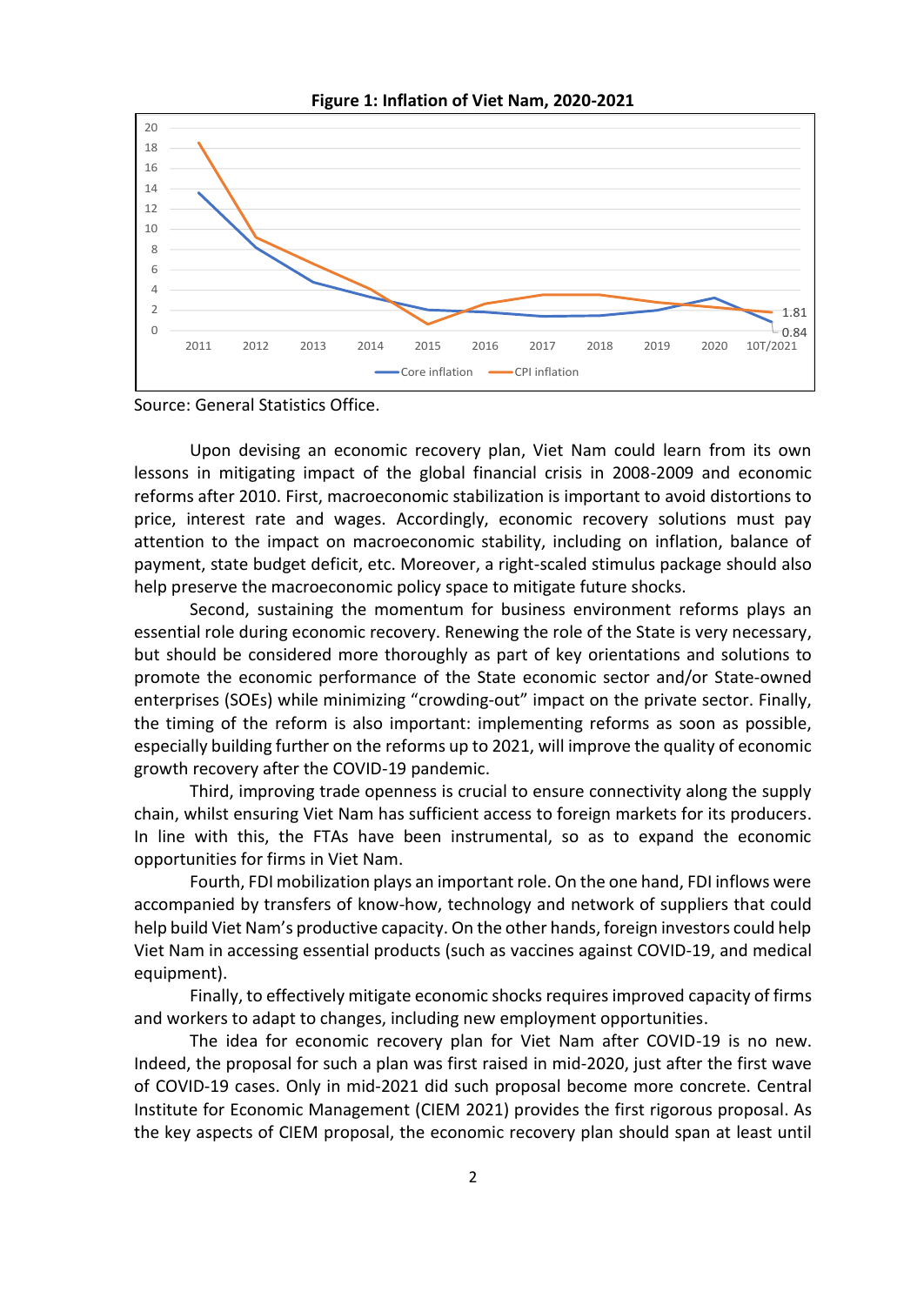2023, to be divided into three stages, namely: (i) control of COVID-19 cases until Q1/2022; (ii) macroeconomic stimulus packages until end of 2023; and (iii) normalization of macroeconomic policies after 2023. Besides, the plan should include measures to effectively implement FTAs (Comprehensive and Progressive Agreement for Trans-Pacific Partnership, EU-Viet Nam FTA, Regional Comprehensive Economic Partnership). The economic recovery plan must also ensure continuity of business environment reforms, because such reforms are effectively cost-free measures to help firms ease business activities and sustain business confidence. Finally, the economic recovery plan must make ways for building capacity for adaptive economic models, such as digital economy, circular economy, etc.

CIEM (2021) produces the macroeconomic forecasts using its in-house macroeconometric model. Three scenarios are specified. The baseline scenario assumes business-as-usual conditions of the economy, in which the COVID-19 pandemic is basically contained in 2021, which facilitates the resumption of travel and associated economic activities among countries from 2022. Modest fiscal-monetary stimulus is also assumed. Scenario 2 retains most of the assumptions in Scenario 1, plus with a larger degree of loosening the fiscal policy and the monetary policy. Scenario 3 is similar to Scenario 2, together with a breakthrough in economic reforms.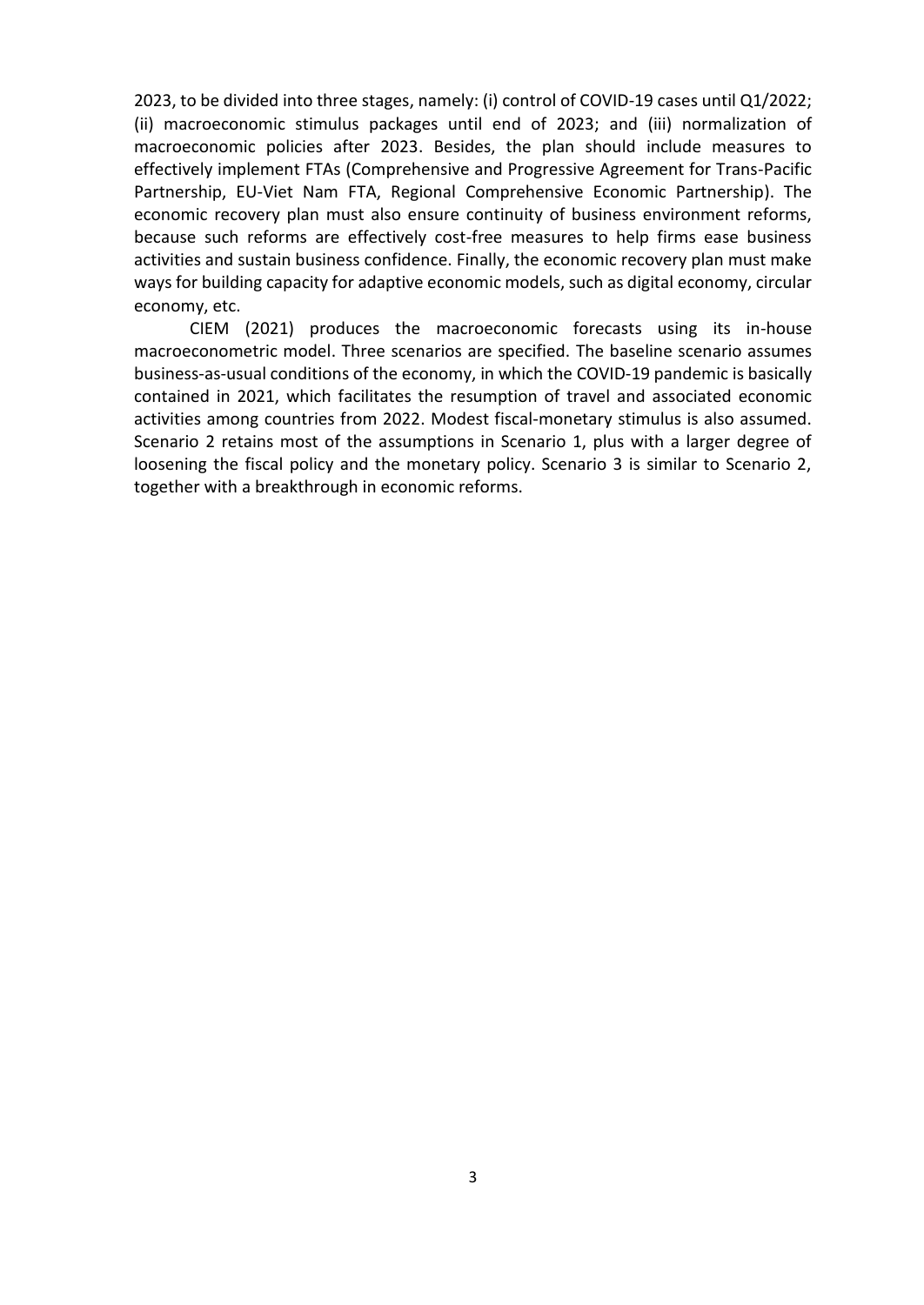|                                                                              | Scenario 1 |        |                  | סיי--י-י-י-י-<br><b>Scenario 2</b> |             |             | <b>Scenario 3</b> |             |             |
|------------------------------------------------------------------------------|------------|--------|------------------|------------------------------------|-------------|-------------|-------------------|-------------|-------------|
|                                                                              | 2021       | 2022   | 2023             | 2021                               | 2022        | 2023        | 2021              | 2022        | 2023        |
| World GDP                                                                    | 5.5        | 4.2    | 4.0              | 5.5                                | 4.2         | 4.0         | 5.5               | 4.2         | 4.0         |
| U.S. Prices                                                                  | 2.3        | 2.4    | 2.5              | 2.3                                | 2.4         | 2.5         | 2.3               | 2.4         | 2.5         |
| Exported<br>agricultural<br>commodity prices                                 | 24.1       | $-0.6$ | $-0.3$           | 24.1                               | $-0.6$      | $-0.3$      | 24.1              | $-0.6$      | $-0.3$      |
| World<br>crude<br>oil<br>prices                                              | 56.0       | 7.6    | 7.7              | 56.0                               | 7.6         | 7.7         | 56.0              | 7.6         | 7.7         |
| VND/USD<br>exchange rate                                                     | $-0.3$     | $-0.3$ | 0.2              | $-0.3$                             | $-0.3$      | 0.2         | $-0.3$            | $-0.3$      | 0.2         |
| Money supply (M2)<br>growth                                                  | 13.0       | 12.0   | 11.5             | 13.8                               | 12.7        | 12.3        | 13.2              | 12.5        | 12.1        |
| Outstanding credit                                                           | 12.0       | 11.5   | 11.0             | 13.0                               | 12.2        | 12.0        | 12.5              | 11.9        | 11.7        |
| Import price index                                                           | $-0.5$     | 0.2    | 0.3              | $-0.3$                             | 0.5         | 0.4         | $-0.4$            | 0.3         | 0.3         |
| Population                                                                   | 1.05       | 1.05   | 1.05             | 1.05                               | 1.05        | 1.05        | 1.05              | 1.05        | 1.05        |
| Employment                                                                   | 0.86       | 0.86   | 0.86             | 0.90                               | 0.90        | 0.90        | 0.92              | 0.92        | 0.92        |
| Exported crude oil<br>volume                                                 | 0          | 0      | $\boldsymbol{0}$ | $\mathbf 0$                        | $\mathbf 0$ | 0           | $\mathbf 0$       | $\mathbf 0$ | $\mathbf 0$ |
| Effective<br>Real<br><b>Exchange Rate</b>                                    | $-1.0$     | $-0.5$ | $\mathbf 0$      | $-0.8$                             | $-0.4$      | $-0.3$      | $-0.9$            | $-0.4$      | $-0.1$      |
| Government<br>transfers<br>(net),<br><b>Balance</b><br>of<br>Payment         | $-5.0$     | $-5.0$ | $\boldsymbol{0}$ | $-5.0$                             | $-5.0$      | $\mathbf 0$ | $-5.0$            | $-5.0$      | $\mathbf 0$ |
| Private<br>current<br>transfers<br>(net),<br>of<br><b>Balance</b><br>Payment | $-5.0$     | 5.0    | 5.0              | $-2.0$                             | 6.0         | 5.5         | 0.5               | 7.0         | 6.8         |
| State budget-<br>induced<br>investment                                       | $-4.5$     | $-2.5$ | 3.2              | $-2.5$                             | 8.5         | 3.3         | $-2.5$            | 8.5         | 3.3         |
| <b>Disbursed FDI</b>                                                         | 2.0        | 5.0    | 5.0              | 2.5                                | 5.5         | 5.2         | 4.0               | 6.2         | 5.8         |

**Table 1: Details of inputs and assumptions for growth forecast scenarios** Unit: % (change over the previous year)

Source: CIEM (2021).

Several results are noticeable from forecasts by CIEM (2021, Figure 2). First, the fiscal-monetary stimulus on its own could help boost aggregate demand and aggregate supply in Viet Nam, thereby leading to higher GDP growth, export growth. However, given larger short-term impacts on aggregate demand, the stimulus also leads to higher pressure on inflation and trade deficit. Second, economic reforms, if properly implemented to enhance economic efficiency, could magnify the impacts of fiscal-monetary stimulus on GDP growth and export growth. Besides, as the reforms boost aggregate supply, the